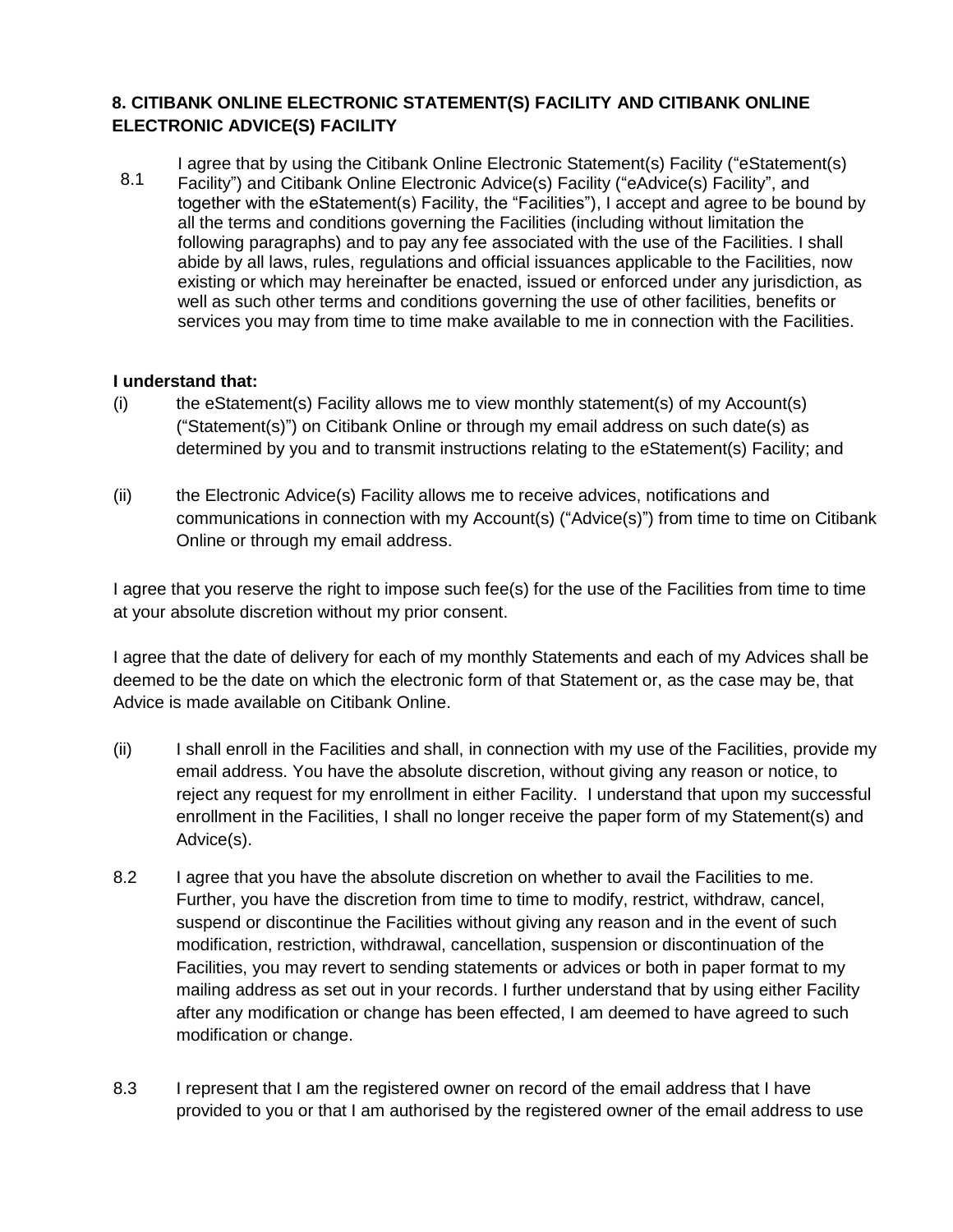the same.

- 8.4 I agree that I will promptly advise you of any change to my email address or if I am no longer authorised to use the email address.
- 8.5 I acknowledge that where the electronic form of my monthly Statement(s) or Advice(s) is sent to my email address as set out in your records, such Statement(s) or Advice(s) can only be accessed using a password ("Password").
- 8.6 I agree that I am responsible for keeping the Password safe and confidential. I shall not reveal the Password to any one and shall take all steps to prevent discovery of the Password by any person. In the event that the Password becomes known to any unauthorised party, I shall immediately change the Password. You shall not be liable for any losses, damages, expenses or costs whatsoever arising out of or in connection with the unauthorised use of the Password, including the disclosure to any person of any of information relating to me and/or my Account(s).
- 8.7 Cancellation of use of either or both Facilities may be effected by me or you. You reserve your right to reject or cancel my enrollment in either or both Facilities at any time. You shall, prior to cancelling my enrollment give reasonable notice of such cancellation through electronic means or paper document, sent to me at my email address or mailing address as set out in your records, and such notice shall be effective notwithstanding that such notice is returned to you as undeliverable. I may cancel my enrollment in either Facility with 30 days prior written notice to you.
- 8.8 Upon cancellation of my enrollment in either Facility, the paper form of my Statement or, as the case may be, Advice, will, unless the terms and conditions governing my Account(s) stipulate otherwise, be sent to my mailing address as set out in your records on such date as may be decided by you in your absolute discretion. Provided that if my enrollment in either Facility is cancelled by me, you shall use reasonable endeavours to generate and send the paper form of my Statement or, as the case may be, Advice to my mailing address as set out in your records only after receipt of my notice of cancellation, on such date as may be decided by you in your absolute discretion.
- 8.9 I agree that you shall not be liable if I am unable to gain access to the eStatement(s) Facility or eAdvice(s) Facility. I understand that while the Facilities are available to me once effected, 24 hours a day, some or all of the services thereon may not be available at certain times due to maintenance and/or computer, telecommunication, electrical or network failure or other causes beyond your control.
- 8.10 I agree that you shall use reasonable effort to ensure that each Facility is secure and cannot be accessed by unauthorised third parties. However, I acknowledge that you do not warrant the timeliness, security, integrity, secrecy or confidentiality of any information transmitted